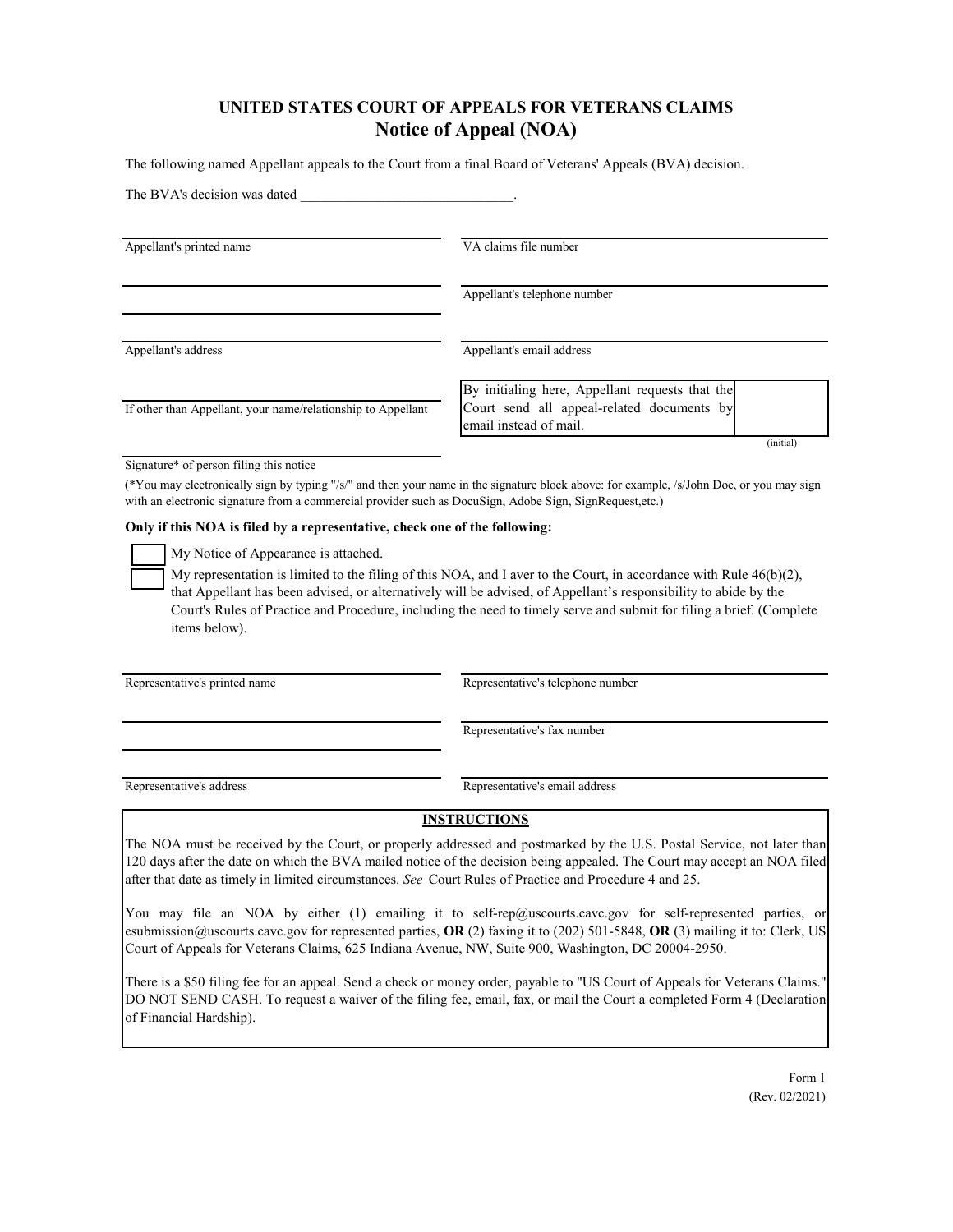## [S-A-M-P-L-E]

#### **APPELLANT'S BRIEF**

#### **UNITED STATES COURT OF APPEALS FOR VETERANS CLAIMS**

**No. 00-0000**

## **JOHN Q. VETERAN,**

#### **Appellant**

**v.**

#### **SECRETARY OF VETERANS AFFAIRS,**

## **Appellee**

**Oliver W. Counsel Lawyer & Lawyer 1111 J Street, NW Washington, DC 20000 (202) 555-1212**

**,**

#### **Attorney for Appellant**

Form 2 (Rev 8/11)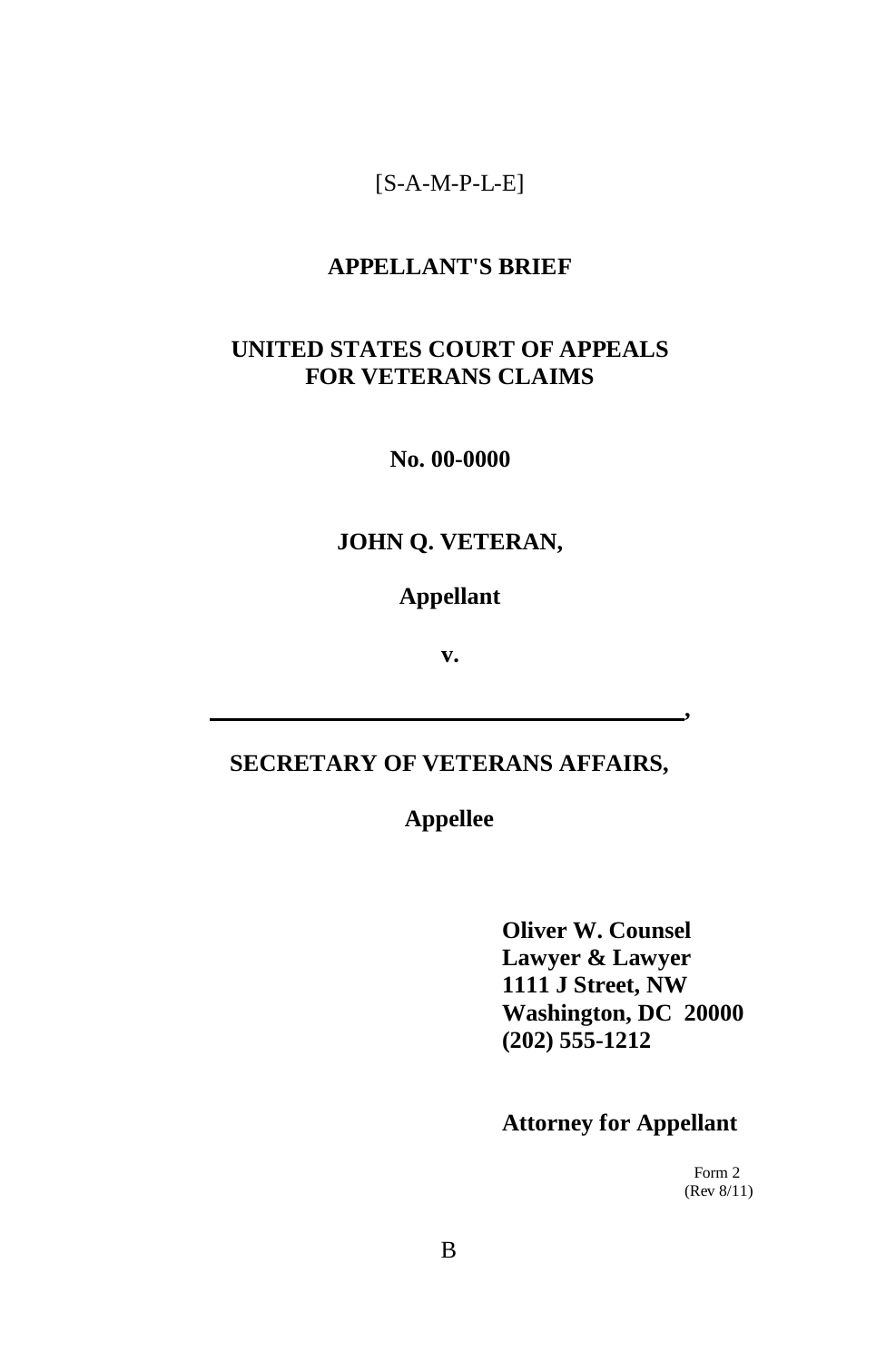## **UNITED STATES COURT OF APPEALS FOR VETERANS CLAIMS**

|           |                                                                                                                                                                                                                                                                                                                                                                                                                                                                                                                                                                       | ]Appellant,                                                                                                                                                                                                              |  |  |
|-----------|-----------------------------------------------------------------------------------------------------------------------------------------------------------------------------------------------------------------------------------------------------------------------------------------------------------------------------------------------------------------------------------------------------------------------------------------------------------------------------------------------------------------------------------------------------------------------|--------------------------------------------------------------------------------------------------------------------------------------------------------------------------------------------------------------------------|--|--|
|           | v.                                                                                                                                                                                                                                                                                                                                                                                                                                                                                                                                                                    | [ ]Petitioner,<br>Docket No.                                                                                                                                                                                             |  |  |
|           |                                                                                                                                                                                                                                                                                                                                                                                                                                                                                                                                                                       | _______, Appellee / Respondent.<br><b>Secretary of Veterans Affairs</b>                                                                                                                                                  |  |  |
| 1.<br>2.  | I am:<br>1                                                                                                                                                                                                                                                                                                                                                                                                                                                                                                                                                            | Please enter my appearance for [ ] the appellant or petitioner<br>[ ] the Secretary<br>] the intervenor<br>[ ] amicus curiae:<br>admitted to practice before this Court as: [] attorney [] non-attorney practitioner     |  |  |
|           |                                                                                                                                                                                                                                                                                                                                                                                                                                                                                                                                                                       | seeking to appear in this case only, under Rule $46(b)(1)(F)$ ; my motion is attached.                                                                                                                                   |  |  |
| 3.        | I am:<br>$\lceil \; \rceil$                                                                                                                                                                                                                                                                                                                                                                                                                                                                                                                                           | the lead representative of record. I will accept service for the party and will inform all of<br>the party's co-representatives of matters served upon me.                                                               |  |  |
|           | L<br>ſ                                                                                                                                                                                                                                                                                                                                                                                                                                                                                                                                                                | not the lead representative of record, but am joining as co-representative.<br>replacing the lead representative of record, who:<br>[] has been permitted or is seeking to withdraw.<br>[] remains as co-representative. |  |  |
| 4.        | If I am representing the appellant, petitioner, or intervenor, my representation is:<br>pursuant to the attached fee agreement. If the fee agreement provides for direct payment<br>$\lceil \ \rceil$<br>out of past-due benefits under 38 U.S.C. § 5904, a copy has been served on counsel for<br>the Secretary. If the fee agreement provides for a contingent fee, it also provides for an<br>offset of any fees and expenses awarded under the Equal Access to Justice Act (EAJA),<br>28 U.S.C. § 2412(d) in the event the Court awards VA benefits on the claim. |                                                                                                                                                                                                                          |  |  |
|           | $\begin{bmatrix} 1 \end{bmatrix}$                                                                                                                                                                                                                                                                                                                                                                                                                                                                                                                                     | without charge to the appellant, petitioner, or intervenor; however it is subject to the<br>attached retainer agreement.<br>pursuant to the fee/retainer agreement already on record in this case.                       |  |  |
|           | $\begin{bmatrix} 1 \end{bmatrix}$                                                                                                                                                                                                                                                                                                                                                                                                                                                                                                                                     |                                                                                                                                                                                                                          |  |  |
|           |                                                                                                                                                                                                                                                                                                                                                                                                                                                                                                                                                                       |                                                                                                                                                                                                                          |  |  |
| Signature |                                                                                                                                                                                                                                                                                                                                                                                                                                                                                                                                                                       | Date                                                                                                                                                                                                                     |  |  |
|           | Printed name                                                                                                                                                                                                                                                                                                                                                                                                                                                                                                                                                          | Veterans Service Org., if R. 46(a)(2)(B) applies.                                                                                                                                                                        |  |  |

Signature and printed name and address of Supervising attorney, if R.  $46(a)(2)(A)$  applies.

Address Telephone number **Email** address Attachments:  $\begin{bmatrix} 1 \\ 1 \end{bmatrix}$  Application and motion to appear under Rule 46(b)(1)(F)<br>  $\begin{bmatrix} 1 \\ 1 \end{bmatrix}$  Recagreement  $\begin{bmatrix} 1 \\ 1 \end{bmatrix}$  Retainer agreement [ ] Fee agreement [ ] Retainer agreement

 Form 3 (Rev 01-20)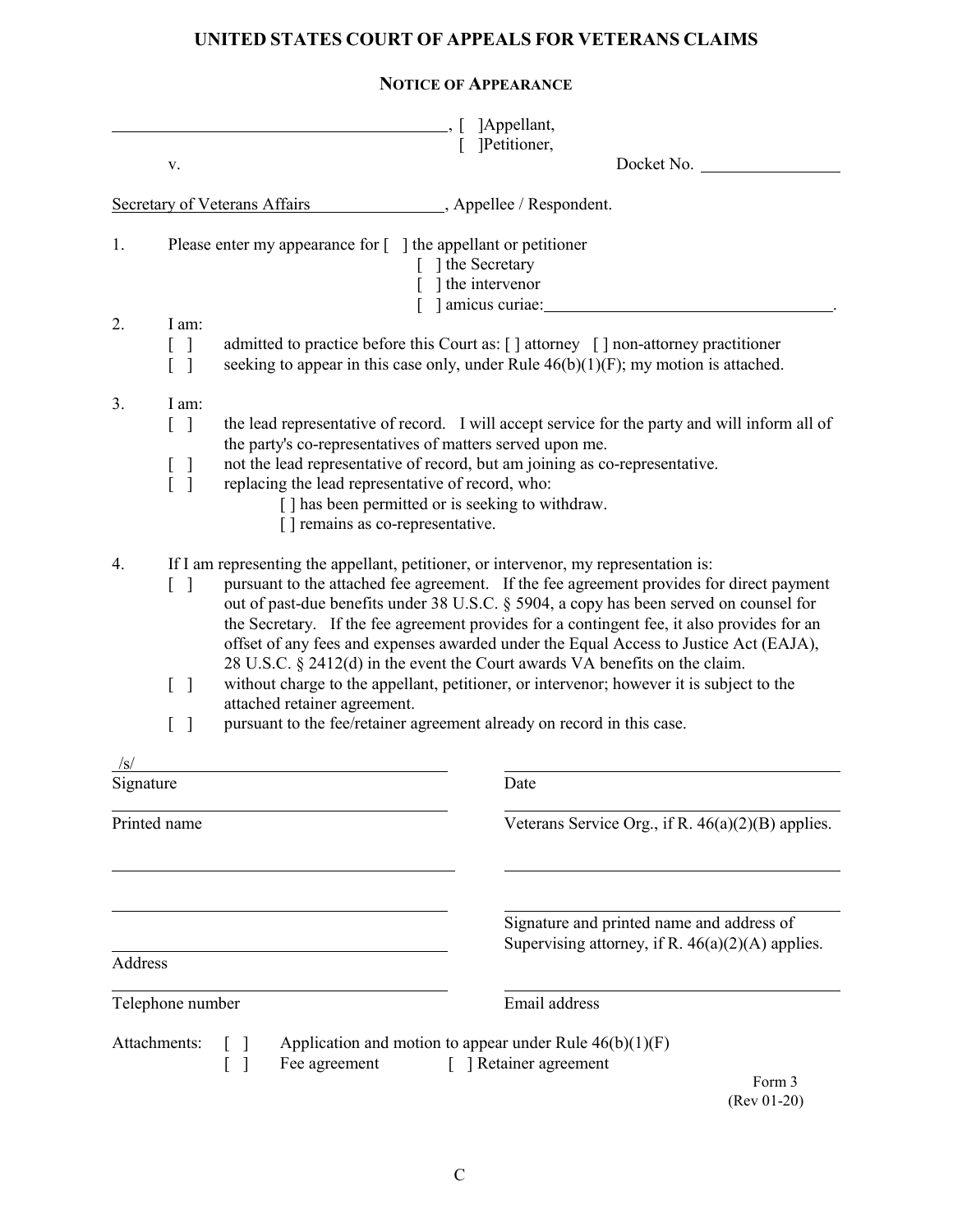### **UNITED STATES COURT OF APPEALS FOR VETERANS CLAIMS**

#### **DECLARATION OF FINANCIAL HARDSHIP**

Docket No. (if assigned)

\_\_\_\_\_\_\_\_\_\_\_\_\_\_\_\_\_\_\_\_\_\_\_\_\_\_\_\_\_\_\_\_\_\_\_, Appellant/Petitioner,

v.

Secretary of Veterans Affairs , Appellee/Respondent.

I am the appellant/petitioner. I declare by my signature below that payment of the fifty dollar (\$50.00) filing fee referenced in Rule 3(f) and Rule 21(a) of the Court's Rules of Practice and Procedure would be a financial hardship for me.

**Pursuant to 28 U.S.C. § 1746, I certify, under penalty of perjury under the laws of the United States of America, that the foregoing is true and correct.**

**\_\_\_\_\_\_\_\_\_\_\_\_\_\_\_\_\_\_\_\_\_\_\_\_\_\_\_\_\_\_\_\_\_\_\_ \_\_\_\_\_\_\_\_\_\_\_\_\_\_\_\_\_\_\_\_\_\_\_\_**  Signature of Appellant/Petitioner\* Date

**\_\_\_\_\_\_\_\_\_\_\_\_\_\_\_\_\_\_\_\_\_\_\_\_\_\_\_\_\_\_\_\_\_\_\_** 

Telephone number

(\*To be signed by Appellant/Petitioner, NOT Appellant's/Petitioner's representative. You may electronically sign by typing "/s/" and then your name in the signature block above: for example, /s/John Doe.)

## **INSTRUCTIONS**

To file this Declaration, either

- (1) Email it to self-rep@uscourts.cavc.gov (if self-represented) or esubmission@uscourts.cavc.gov (if represented), **OR**
- (2) Fax it to (202) 501-5848, **OR**
- (3) Send it to:

Clerk, US Court of Appeals for Veterans Claims 625 Indiana Avenue, NW, Suite 900 Washington, DC 20004-2950